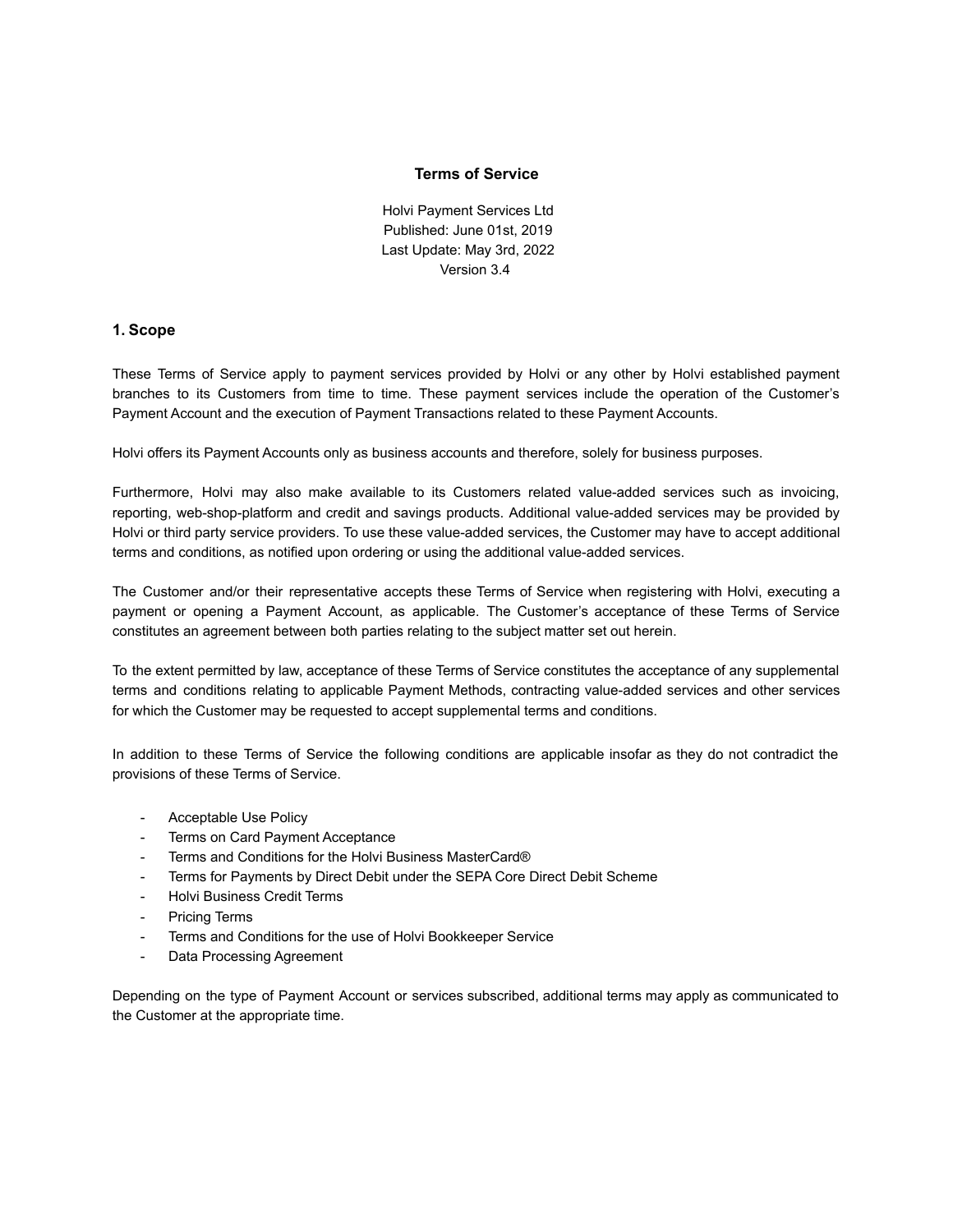### **2. Definitions**

**BaFin:** Is the Federal Financial Supervisory Authority for Germany (*Bundesanstalt für Finanzdienstleistungsaufsicht*); further information about BaFin can be obtained on the website at [https://www.bafin.de/EN/Homepage/homepage\\_node.html.](https://www.bafin.de/EN/Homepage/homepage_node.html)

**Banking Day:** Is any day other than a Saturday or a Sunday or holiday listed; further information can be obtained on the website at the customer service portal [https://support.holvi.com.](http://support.holvi.com/)

**Card Networks:** Refer to Mastercard International Inc. and/or Visa Europe Services Inc. or any other applicable card brands.

**Customer:** Is the natural or legal person with a bona fide business purpose in whose name the Payment Account is opened.

**Customer Support**: Is the service offered by Holvi to support its Customers to resolve customer support requests or answer questions concerning Holvi and its services. More information on Holvi customer support is available on the support portal available at [https://support.holvi.com](https://support.holvi.com/).

**Deutsche Bundesbank**: The Deutsche Bundesbank is the central bank of the Federal Republic of Germany; further information about the Deutsche Bundesbank can be obtained on the website at <https://www.bundesbank.de/en>.

**FIN-FSA:** Is the Financial Supervisory Authority of Finland; further information on the FIN-FSA can be obtained on the website at [http://www.finanssivalvonta.fi/en.](http://www.finanssivalvonta.fi/en)

**Holvi Business Credit Terms:** Is the agreement concluded between Holvi and the Customer, which further specifies Holvi's Business Credit Service.

**Holvi:** Holvi Payment Services Ltd, including any branch being established, also referred to in these Terms of Service as "we", "us" and "our".

**Holvi App:** Is the app offered by Holvi and available at [https://www.holvi.com/de-en/holvi-app/.](https://www.holvi.com/de-en/holvi-app/)

**Holvi Business Credit Card:** Is a business credit card issued by Holvi pursuant to a licence from Mastercard International Inc.

**Holvi Business Credit Service:** Is the service that includes the granting of credit, the use of the credit and the credit card and the management of the Credit Payment Account that Holvi provides to the Customer.

**Holvi Services:** Are all services that are provided by Holvi to its Customers within the scope as described pursuant to Section 1 of these Terms of Service. Also referred to in these Terms of Service as "Holvi Service" particularly when it is related to Holvi's primary service of operating the Customer's Payment Account and the execution of Payment Transactions related to these Payment Accounts.

Holvi Website: Is the website offered by Holvi and available at [www.holvi.com.](http://www.holvi.com/)

**Payment Account:** Is a business account created for a Customer in the Holvi Service for executing Payment Transactions regarding placing, transferring or withdrawing funds.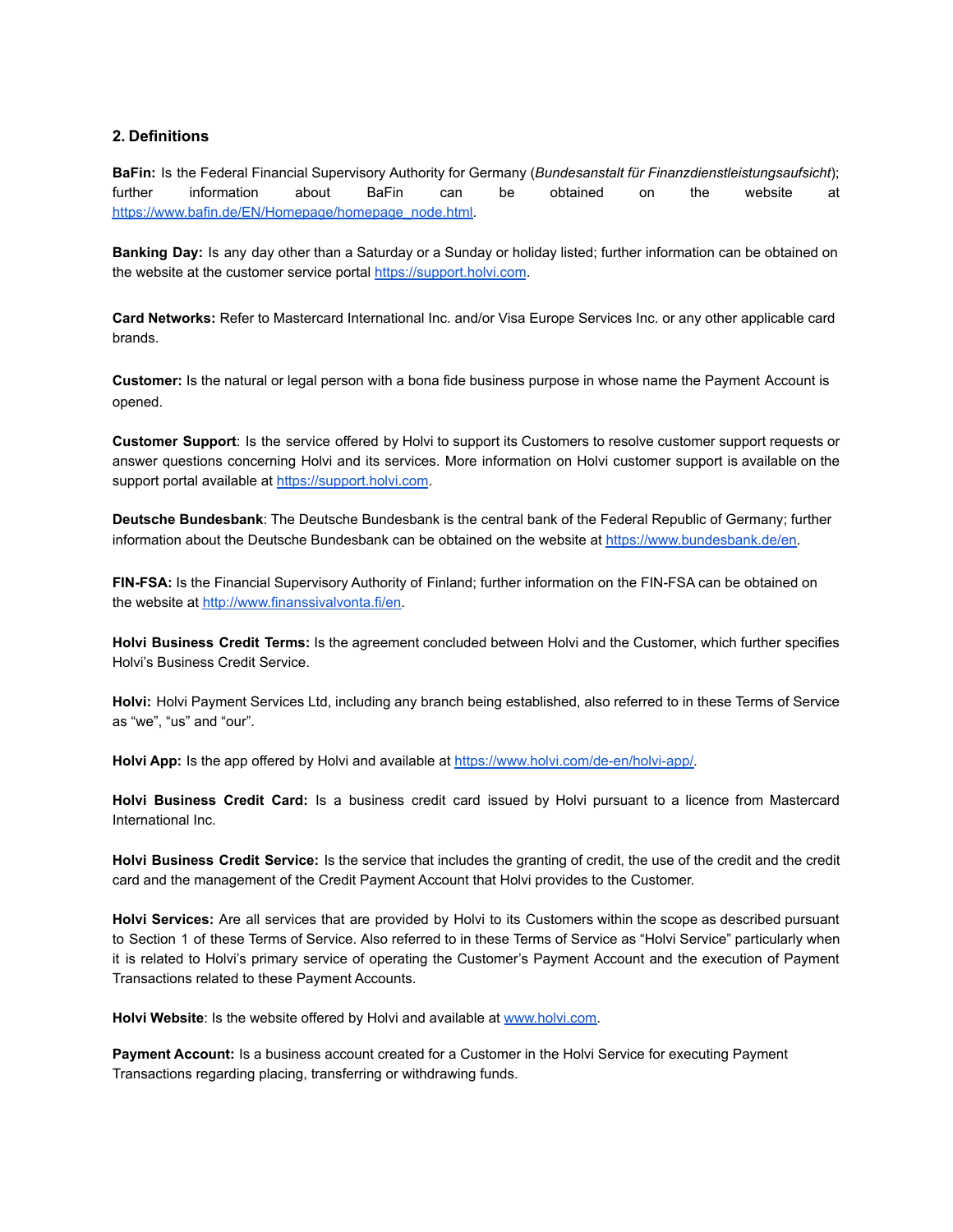**Payment Method**: Is a channel chosen by the payer to enable the funds delivery. Holvi may make available different payment methods such as credit or debit SEPA- payments, card payments and mobile payments.

**Payment Order:** Is an instruction by a payer or a payee to their payment service provider requesting the execution of a Payment Transaction.

**Payment Refund:** Is an act, initiated by Holvi or a payee, of paying back the funds of a previous payment transaction. The object is typically an unsatisfied obligation between the payer and the payee.

**Payment Transaction**: Is an act, initiated by a payer or a payee, of placing, transferring or withdrawing funds from a payer's payment account to a payee's payment account, irrespective of the chosen payment method to deliver the funds.

**SEPA**: Single Euro Payment Area. This unique euro payment area establishes an integrated European market for payment instruments.

**Terms of Service**: means these terms of service by Holvi Payment Services Ltd, published on the date referred to on the covering sheet above and amended from time to time.

**Unarranged Overdraft**: Is an overdraft of the Payment Account that has not been arranged by Holvi.

**User**: Is the natural person using the Holvi Services and authorised by the Customer to use the Customer's Payment Account on behalf of the Customer.

#### **3. Information requirements**

**3.1.** The Customer is entitled to request these Terms from Holvi free of charge during the contractual relationship. Holvi shall make the Terms of Service available on the Holvi Website and through the Holvi App or, if required, send them in writing to the Customer's address known to Holvi.

#### **4. Information on the service provider**

**4.1.** Holvi Payment Services Ltd is a Finnish limited liability company with business ID 2193756-4 and having its registered place of business at Kaikukatu 2 C, 00530 Helsinki, Finland, email support@holvi.com.

**4.2.** The FIN-FSA (address: PL 103, 00101 Helsinki) has granted Holvi payment institution authorisation according to the Finnish Payment Institutions Act (297/2010, as amended; the "Payment Institutions Act"), under which Holvi may provide payment services in all Member States of the European Union and European Economic Area pursuant to separate notifications to the competent authorities in the relevant Member States. FIN-FSA supervises Holvi's operations in all Member States of the European Union and the European Economic Area. The public registry of authorised payment institutions maintained by FIN-FSA is available at: [http://www.finanssivalvonta.fi/en/About\\_us/Supervised/Pages/supervisedentities.aspx.](http://www.finanssivalvonta.fi/en/About_us/Supervised/Pages/supervisedentities.aspx) You may also contact the competent authority in your own Member State to obtain more information about Holvi. Please contact Customer Support at support@holvi.com if you have any questions concerning these Terms of Service.

**4.3.** Holvi Services may be provided, where applicable, to Customers by a Holvi branch, whenever a Holvi branch is involved in a Customer's relationship this will be clearly shown to the Customer before establishing any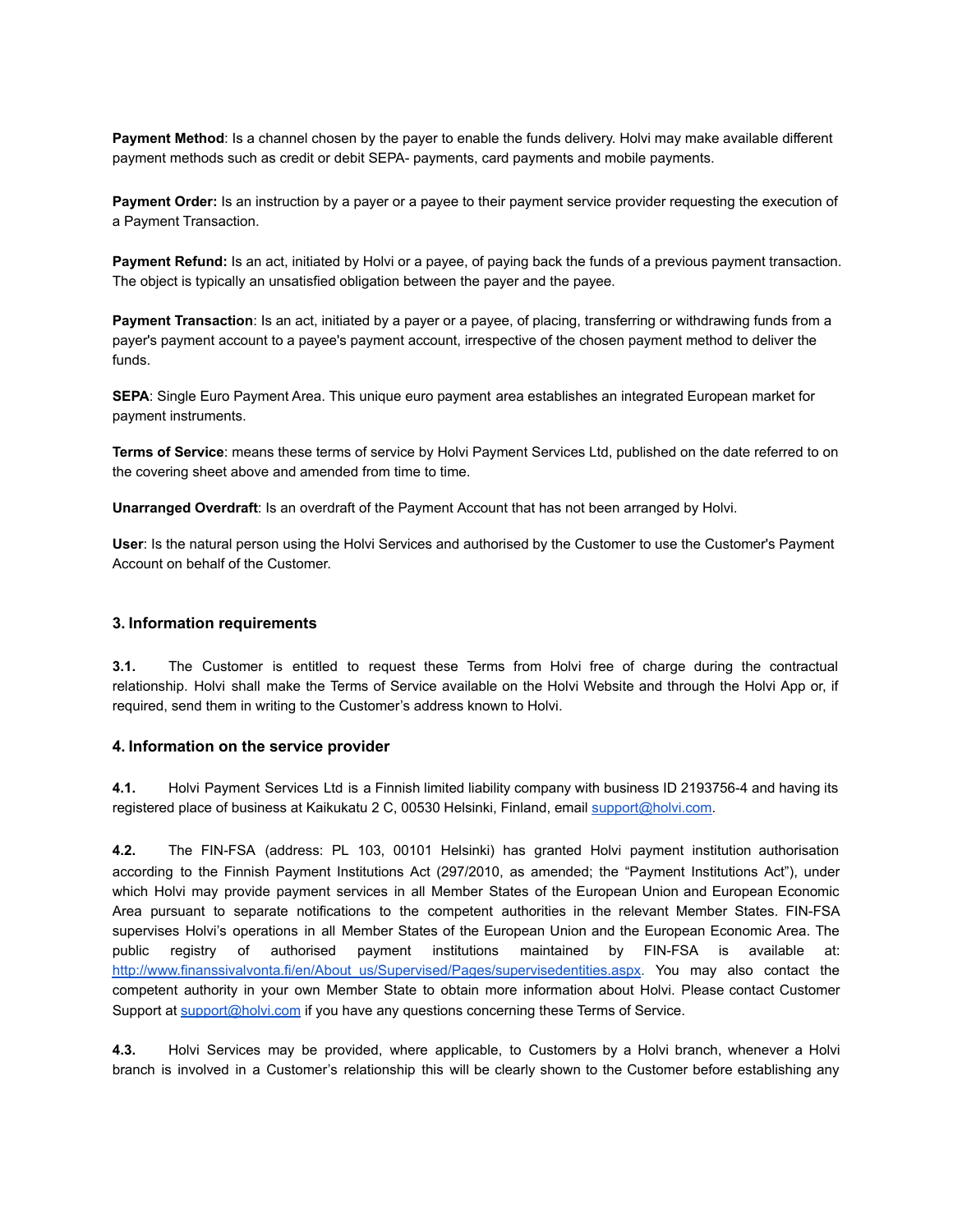contractual or Customer's relationship during the registration process.

**4.3.1.** Holvi has established a branch to provide payment services in Germany under the denomination Holvi Payment Services Oy - Zweigniederlassung Deutschland registered with the commercial register of the Local Court (Amtsgericht) of Charlottenburg under HRB 201042 B and having its registered business address at Harzer Straße 39, 12059 Berlin, Germany. Holvi Payment Services Oy - Zweigniederlassung Deutschland is, where applicable, supervised by Deutsche Bundesbank (address: Wilhelm-Epstein Straße 14. 60431, Frankfurt am Main, Germany / Leibnizstraße 10, 10625 Berlin, Germany) [\(https://www.bundesbank.de/en\)](https://www.bundesbank.de/en) and by Bundesanstalt für Finanzdienstleistungsaufsicht (BaFin) (address: Graurheindorfer Str. 108, 53117 Bonn, Germany) ([https://www.bafin.de/EN/Homepage/homepage\\_node.html\)](https://www.bafin.de/EN/Homepage/homepage_node.html). All Customers that register for and open a Holvi business account in Germany will be served by Holvi Payment Services Oy Zweigniederlassung - Deutschland.

**4.4.** Regulatory disclosure statement for Ireland:

*Holvi Payment Services Ltd, is authorised by the Finnish Financial Supervisory Authority in Finland and is regulated by the Central Bank of Ireland for conduct of business rules.*

### **5. Your Payment Account**

**5.1.** A Payment Account created by a Customer with the Holvi Service may be used by the Customer for executing Payment Transactions regarding placing, transferring or withdrawing funds. The Payment Account is offered only for business purposes and by accepting these Terms of Service you confirm as a Customer that you are a business person using the Payment Account for business purposes. Holvi does not offer services for consumers as Customers are corporate clients. Thus, the consumer protection laws do not apply to the Customers' relationship.

**5.2.** Holvi complies with all provisions regarding protection of Customer funds as set out in the Finnish Payment Institutions Act. However, a Payment Account is not similar to a bank account held with a credit institution and funds on it may not be covered by any deposit guarantee fund or compensation scheme. By accepting these Terms of Service, the Customer acknowledges that deposit guarantee funds or compensation schemes may not apply to the Payment Account.

**5.3.** An amount equal to the balance on the Customers' Payment Accounts is kept on behalf of the Customer in segregated client accounts of Holvi pooled with the amounts held on behalf of other Holvi's Customers. Holvi may invest the funds in the client accounts only to qualified money market instruments. The funds are not pledged for Holvi's liabilities at any time.

**5.4.** The currency of the Payment Account is defined in connection with the account opening from the available currencies and can be changed if so requested by the Customer. Funds on the account do not expire, and no interest is paid on the funds.

**5.5.** The funds on the Payment Account belong to the Customer. Funds held on Payment Accounts cannot be jointly owned.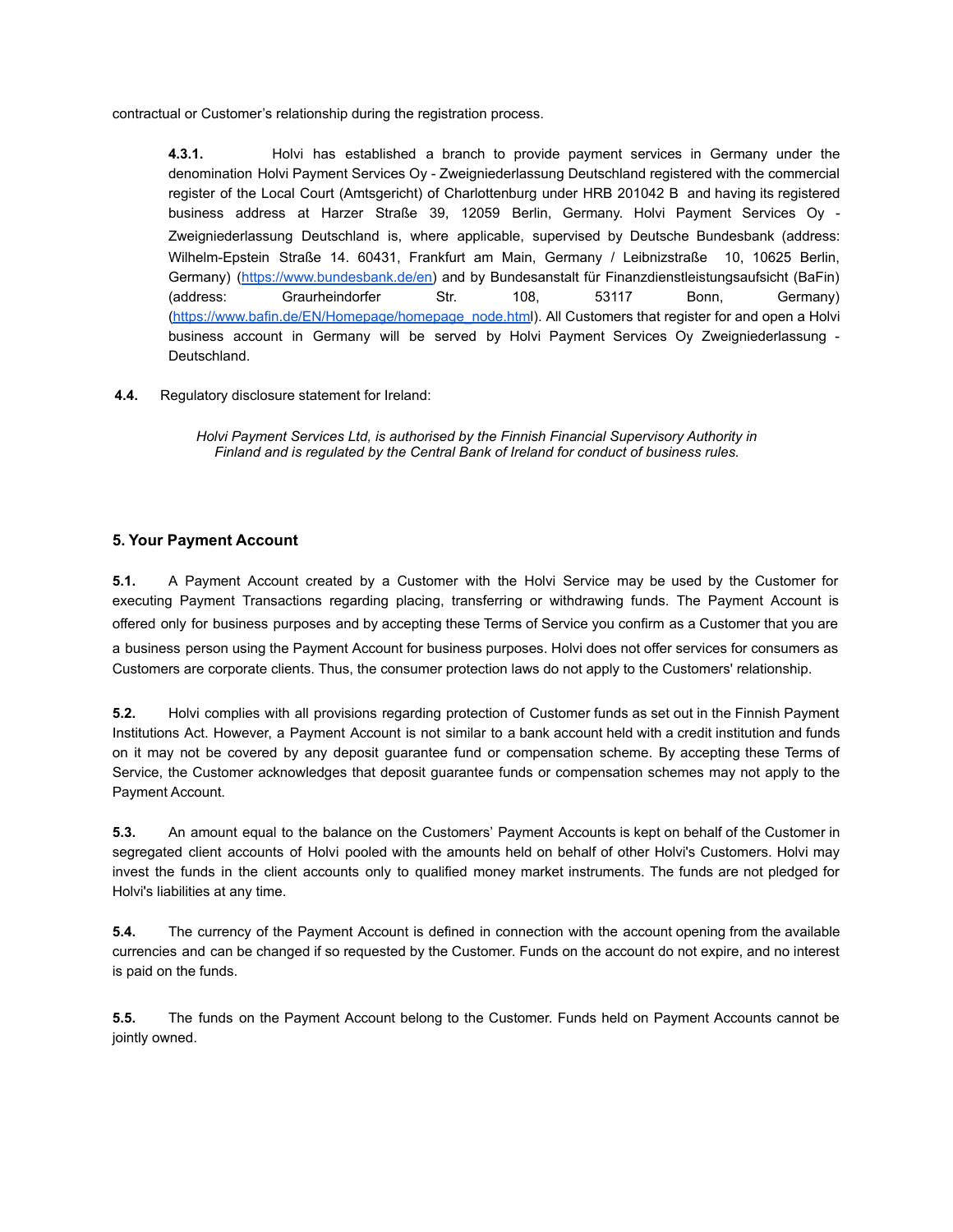**5.6.** The User or the Customer (if it is a natural person) must be at least 18 years of age and domiciled in a Member State of the European Union or European Economic Area where Holvi Service is available in accordance with the information published at Holvi Website at the relevant time.

**5.7.** If the Customer is a legal entity, the Customer shall authorise one or more natural persons to use the Customer's Payment Account on behalf of the Customer. Such authorisation shall include, without limitation, executing Payment Orders, executing direct debit authorisations, accepting supplemental terms relating to applicable Payment Methods, and contracting value-added services made available by Holvi or third party service providers, on behalf of the Customer. The Customer is liable for any use of the Payment Account, including the authorised persons' use. The account information may be modified only by the Users authorised to use the Payment Account and by other legal representatives of the Customer after being separately identified and recognised by Holvi.

**5.8.** Subject to certain restrictions relating to private persons, Holvi is entitled to set off the outstanding balance on the Customer's Payment Account against any claims that Holvi may have against the Customer under these Terms of Service or any additional terms and conditions relating to the use of the Payment Account, Payment Methods or value-added services, as applicable. Holvi shall notify the Customer of such set off. Holvi may be required by law to restrict the transfer and withdrawal of funds from the Payment Account. Holvi will seek to minimise the inconvenience caused to its Customer due to any such restrictions.

**5.9.** Holvi may establish reasonable reserve amounts on the Customer's Payment Account to cover potential chargebacks and related fees and sanctions.

**5.10.** It is the Customer's responsibility to determine what, if any, taxes apply in connection with the Customer's use of the Payment Account or any value-added services. It is solely the Customer's responsibility to assess, collect, report, or remit the correct tax to the proper tax authority, including, without limitation, to collect and remit any applicable value-added taxes in the relevant jurisdiction. Holvi will not determine whether a Customer's Payment Account or a Customer's use of a Payment Account is applicable to taxation, nor will Holvi, calculate, collect, report, or remit any taxes to any tax authority in respect of a Customer's Payment Account or a Customer's use of the Payment Account, value-added services or any underlying transactions. If Holvi is obligated to pay any tax in any jurisdiction in respect of a Customer's Payment Account or a Customer's use of the Payment Account, the Customer is liable to compensate Holvi with the same amount as Holvi has been obligated to pay.

# **6. Opening a Payment Account**

**6.1.** To open a Payment Account for the Customer, the User shall register with the Holvi Service and give the information required in connection with registration. The information on the User must be connected directly to the individual user. The email address linked to the Payment Account must be at the use of the User only, and the credentials of the User must not be shared with other users or third parties.

**6.2.** As a part of the registration, the Customer needs to accept these Terms of Service and other terms that are applicable from time to time.

**6.3.** A Customer may have one (1) Payment Account with the Holvi Service per business. In connection with the registration or opening of a Payment Account, as well as at any time during the use of the Payment Account, Holvi may request identification information, proof of the Customer's or User's identification and other required documentation necessary to conduct customer due diligence. When giving the information, the Customer guarantees that the information is complete, accurate and truthful. The Customer is required to inform Holvi of any changes on the information as soon as possible so that Holvi records remain accurate.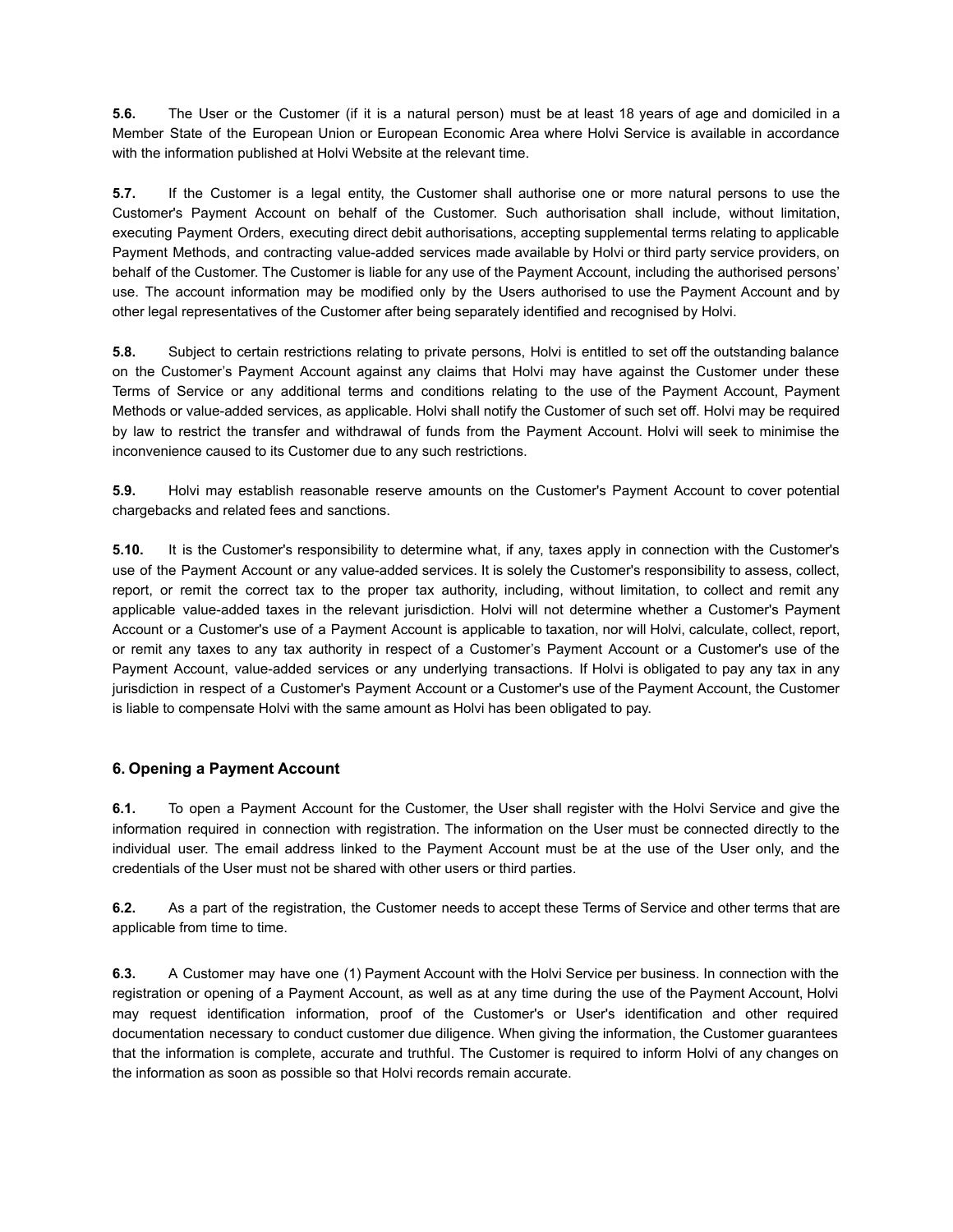**6.4.** If a representative of the Customer creates a Payment Account on behalf of a legal person, the representative of the Customer represents and warrants that it is authorised to do so. In connection with the Payment Account opening, the representative of the Customer may be requested to provide proof of the authorisation. Such authorised representatives may open other Payment Accounts, update the account information and thus authorise other registered Users of Holvi to use the Payment Account and to modify the account information.

**6.5.** A Payment Account will only be opened once the Customer has provided all necessary information in order to complete Holvi's registration, the information has been examined according to the regulatory and legal requirements, these include, in particular, the identification of all natural persons acting as legal representatives of the company, as well as the examination of the details of the Customer's business, including the beneficial owners, in accordance with the requirements of applicable anti-money laundering (AML) regulation, and the application has been approved by Holvi.

# **7. Managing a Payment Account**

**7.1.** The User may use the Payment Account with the credentials provided by Holvi. All actions executed at Holvi Service with User's credentials are binding on the Customer.

**7.2.** The User shall keep the credentials secret and shall not disclose them to unauthorised third parties.

**7.3.** Holvi shall have the right, without prior notice, to lock an User's credentials and prevent the Customer's access to its Payment Account if there is a reason to suspect unauthorised use. Holvi shall not be liable for any damages which are caused to the Customer or a third party due to the fact that the credentials are locked in accordance with the above.

**7.4.** The Customer is obligated to follow the guidelines published by Holvi from time to time relating to security protection of Payment Accounts.

**7.5.** The Customer is responsible for ensuring that only such Users of Holvi Service whom the Customer has authorised and who have been registered as Users are able to use the Payment Account and have access to the credentials.

**7.6.** The Customer and the User must notify Holvi immediately if its credentials have been lost or an unauthorised party has gained access to or possession of the credentials or if the credentials have been used without authorisation. Holvi will lock the User's credentials upon the receipt of the notification.

**7.7.** The Customer is liable for any action executed at Holvi Service if an unauthorised Payment Transaction is executed because the Customer:

**7.7.1.** has not kept Customer's and User's credentials secret;

- **7.7.2.** has shared with a third party the Customer's or User's credentials in breach of these Terms of Service or the security guidelines issued by Holvi; or
- **7.7.3.** has neglected the obligation, without undue delay, to inform Holvi about a loss of the credentials or an unauthorised party having gained access to or possession of or other unauthorised use of the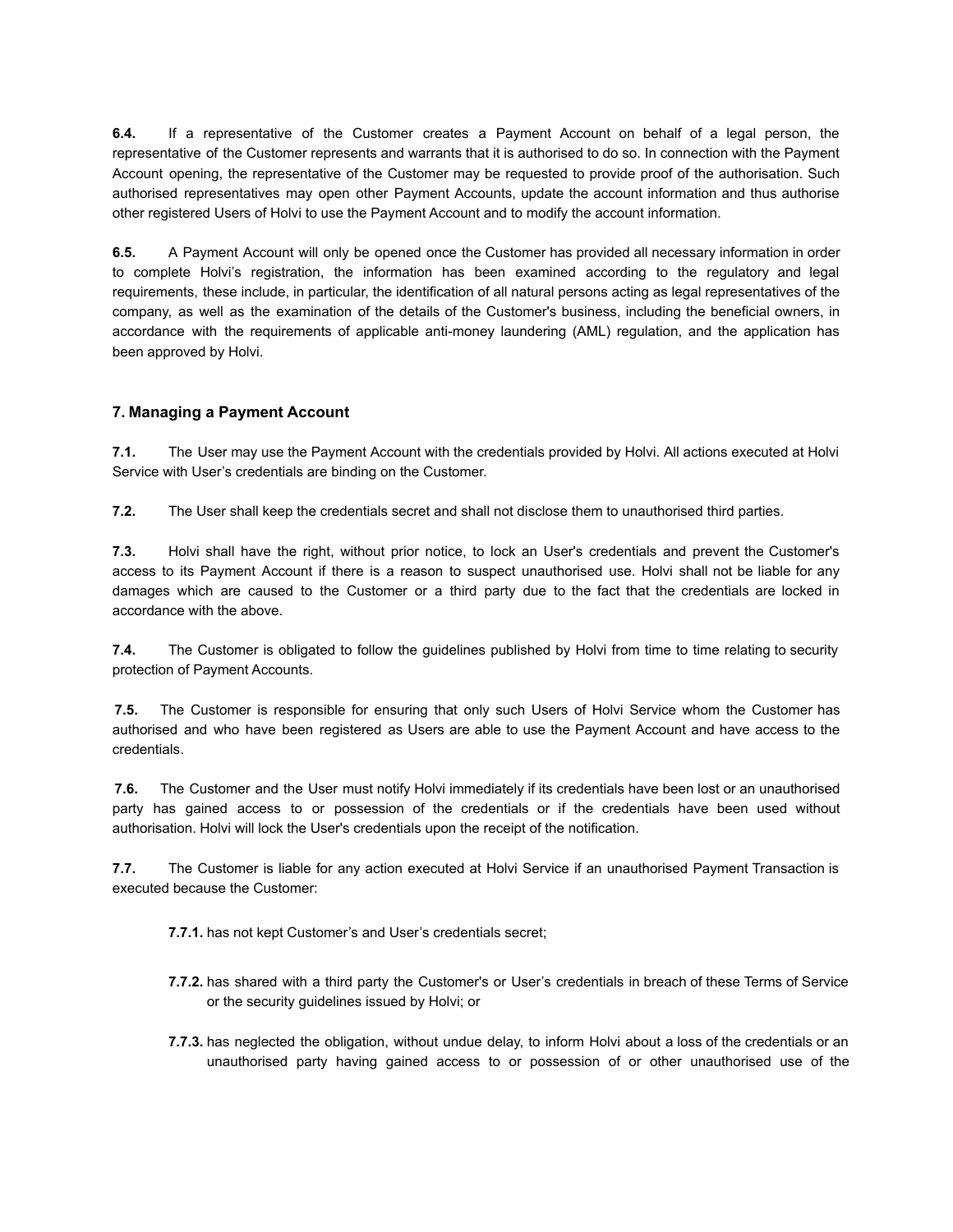#### Customer's credentials.

**7.8.** The Customer's liability for an unauthorised Payment Transaction is limited to the maximum amount of EUR 50. The limitation does not apply, if the Customer has acted fraudulently or grossly negligently.

Notwithstanding the aforesaid, the Customer is not liable for a Payment Transaction which has been initiated after Holvi has received the Customer's notification referred to in Clause 7.6.

Nevertheless, the Customer is liable for the damage caused, if the Customer has acted fraudulently, intentionally against these Terms of Service or the security guidelines issued by Holvi, or grossly negligently.

### **8. Execution and initiation of Payment Transactions**

**8.1.** Holvi executes Payment Transactions regarding placing, transferring and withdrawing funds to and from Payment Accounts in accordance with Customer's Payment Orders, and initiates a payment process on behalf of the Customer with respect to a payment account held at another payment service provider.

**8.2.** In order to execute or initiate a Payment Order, the Customer has to place the Payment Order and confirm it in accordance with the information published in Holvi's security guidelines in the Customer's service portal from time to time.

**8.3.** A correct Payment Order means an instruction by the payer or payee to Holvi requesting the execution of a Payment Transaction containing at least the amount of funds and a valid Payment Method whereby to deliver the funds. It is the Customer's responsibility to ensure correct recipient account details when making any Payment Transaction or setting up a payee. The Customer is responsible for incorrect Payment Orders. In cases where the Payment Transaction has been made to an unintended recipient due to incorrect recipient account details, Holvi may assist with reasonable efforts to help the Customer to recover the funds. If the funds cannot be recovered, Holvi may provide the relevant information about the Payment Transaction to the Customer to help the Customer to reclaim the funds. Holvi will provide this information upon receiving a written request from the Customer, unless instructed otherwise by law.

**8.4.** In connection with the use of direct debit payments, Holvi may demand for a Customer's mandate to approve debiting transactions from the Customer's Payment Account.

**8.5.** The Payment Order is considered received by Holvi immediately when the Payment Order has been duly placed in the Holvi Service portal. As an account servicing payment service provider, Holvi shall immediately after receipt of the Payment Order from a payment initiation service provider, provide or make available all information on the initiation of the Payment Transaction and all information accessible regarding the execution of the Payment Transaction to the payment initiation service provider.

**8.6.** Holvi shall treat Payment Orders transmitted through the services of a payment initiation service provider without any discrimination other than for objective reasons, in particular in terms of timing, priority or charges vis-à-vis Payment Orders transmitted directly by the payer.

**8.7.** All Payment Transactions that take place between Payment Accounts are credited in the respective Customer's (being a payee) Payment Account at the latest by the end of the next Banking Day following the day on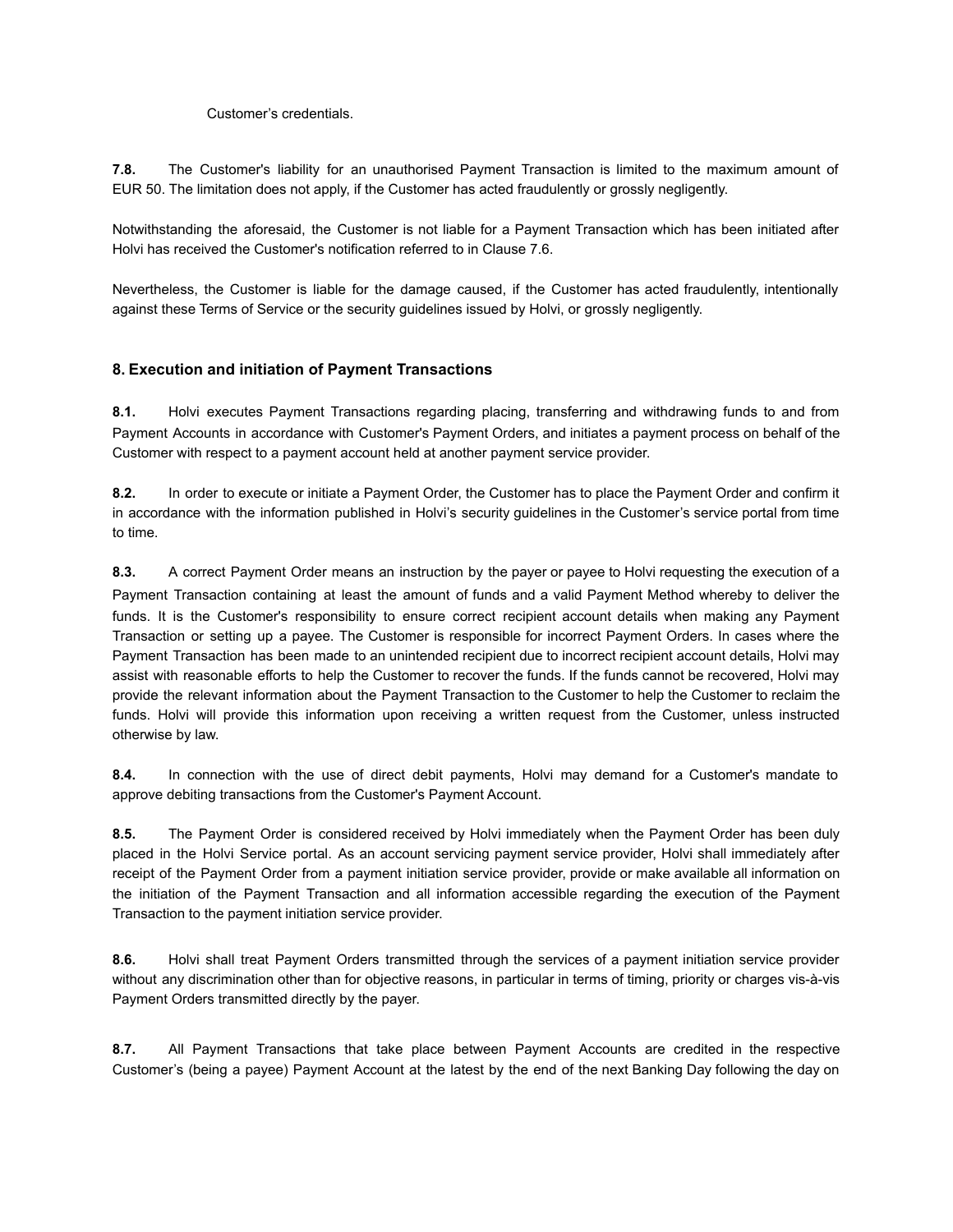which Holvi has received the Payment Order. The delivery time of the funds depends on the Payment Method chosen by the payer. If a Payment Transaction that the Customer asks Holvi to make arrives later than it should have, the Customer may ask Holvi to contact the receiving bank and ask it to treat the transaction as if it had been made on time.

**8.8.** Holvi may temporarily refuse to execute, initiate or process Payment Orders due to insufficient available funds or if Holvi has reason to suspect that the Payment Transaction is unlawful or fraudulent. Holvi will not be liable for any loss this may result in, nor will be obliged to inform the intended recipient. Unless by law instructed, Holvi shall inform the Customer without undue delay of the reasons for temporary refusal.

**8.9.** A Payment Order or an initiation may be revoked only in limited circumstances described in the applicable law. Holvi will charge a fee for revoked Payment Orders in accordance with the applicable price list.

**8.10.** If, for any reason, a Payment Transaction is processed for an amount greater than the available balance, the Customer must repay the amount by which the full deductible amount exceeds the available balance immediately after being notified. Should the Customer not repay this amount immediately after receiving the notification, Holvi reserves the right to take all steps necessary, including legal action and/or suspending or closing the Payment Account, to recover any outstanding funds.

**8.11.** Holvi will not hold at any time the payer's funds in connection with the provision of the payment initiation service.

**8.12.** Holvi ensures that the personalised security credentials of the Customer are not accessible to other parties and that the credentials are transmitted by the payment initiation service provider through safe and efficient channels. Holvi further ensures that any other information about the Customer obtained when providing payment initiation services, is only provided to the payee and only with the Customer's explicit consent.

**8.13.** Holvi will identify itself and communicate securely as a payment initiation service provider with the account servicing payment service provider, Customer and the payee. As an account servicing payment service provider Holvi shall communicate securely with payment initiation service providers.

**8.14.** Holvi will not require any additional data from the Customer for initiating Payment Transactions, nor will Holvi use, access or store any data for purposes other than for the provision of the payment initiation service as explicitly requested by the Customer. Holvi will not modify any information received from the Customer in connection with payment initiation service. Holvi will not store any sensitive payment data as a payment initiation service provider.

# **9. Payment Account Information**

**9.1.** The Customer is able to see account information on all Payment Accounts as well as on other payment accounts held at other account servicing payment service providers regarding that the Customer has made an agreement with Holvi to attach these other payment accounts to Holvi systems.

**9.2.** Information on Customer's other payment accounts is displayed in Holvi only where the Customer has given their explicit consent.

**9.3.** As an account information service provider Holvi will ensure that the personalised security credentials of the Customer are not accessible to other parties and that when they are transmitted by Holvi, this is done through safe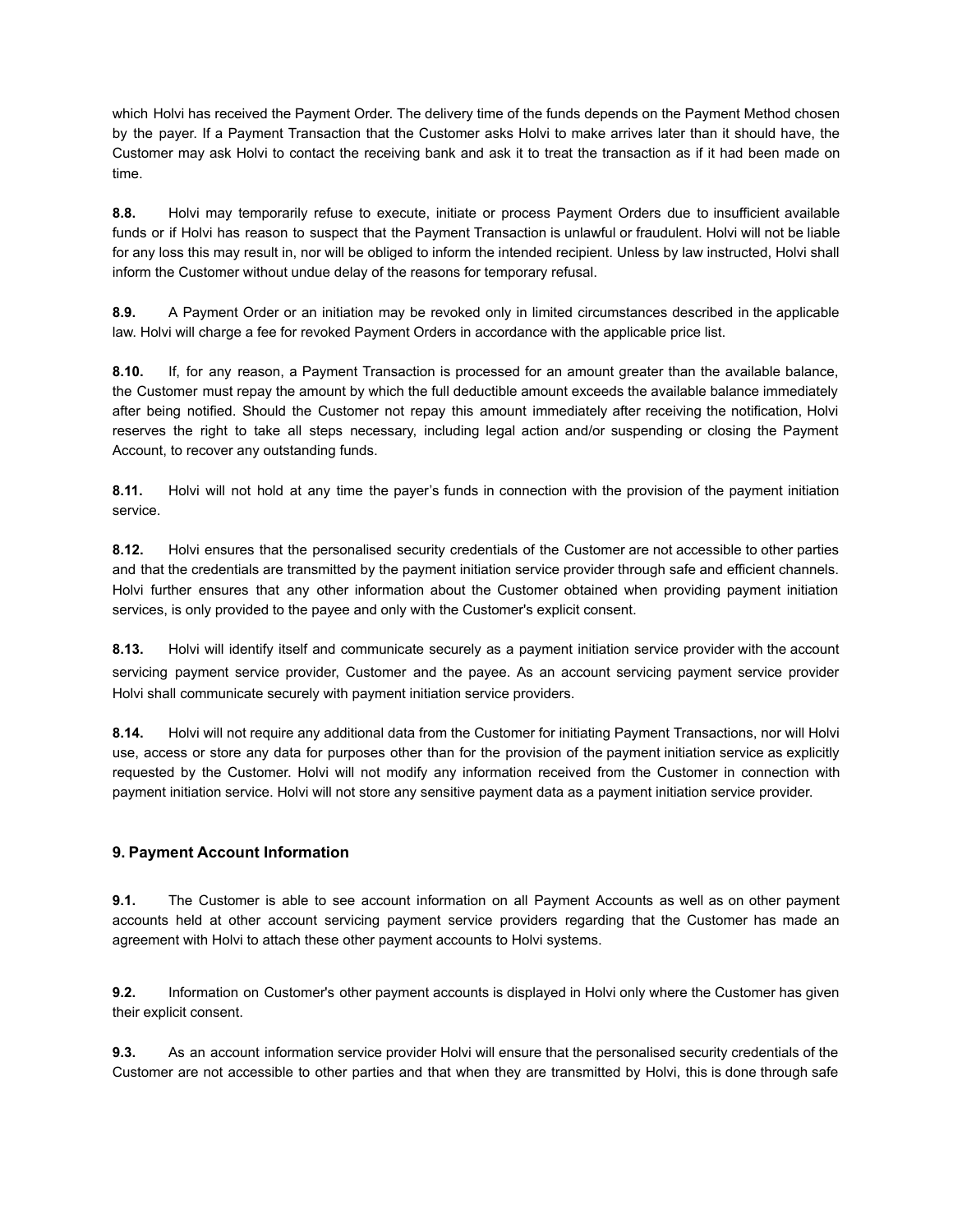and efficient channels.

**9.4.** As an account information service provider, Holvi will identify itself towards the account servicing payment service provider of the Customer and securely communicate with the account servicing payment service provider and the Customer. As an account servicing payment service provider, Holvi will communicate securely with the account information service providers.

**9.5.** Holvi will access only the information from designated payment accounts and associated payment transactions, and will not request sensitive payment data linked to the payment accounts.

**9.6.** Holvi will not use, access or store any data for purposes other than for performing the account information service explicitly requested by the Customer, in accordance with the data protection rules.

**9.7.** As an account servicing payment service provider, Holvi will treat data requests transmitted through the services of an account information service provider without any discrimination except if it has reason to suspect that the request is unlawful or fraudulent.

### **10. Applicable Payment Methods**

**10.1.** The Customer may withdraw, transfer or place funds to and from the Payment Account by using various Payment Methods. Payment Methods may include, for example, credit or debit SEPA payments, card payments, payment initiation or mobile payments. Holvi reserves the right, at any given time, to introduce new Payment Methods or to disable previously available Payment Methods.

**10.2.** SEPA Direct Debit payments are subject to the Terms for Payments by Direct Debit under the SEPA Core Direct Debit Scheme.

**10.3.** The Holvi Business Credit Service is subject to the Holvi Business Credit Terms for Payments with the Holvi Business Credit Card.

**10.4.** The use of the Payment Methods may be subject to supplemental terms and conditions imposed by Holvi or third party service providers, which may include for example holdback/security deposits as described in the supplemental terms and conditions. When activating the respective Payment Method, the Customer is requested to accept the supplemental terms and conditions applicable to such Payment Method. Such policies may be subject to change.

**10.5.** In connection with the use of a particular Payment Method, Holvi may demand for additional identification to verify the identity of the Customer for security or other reasons.

**10.6.** Holvi may temporarily block the use of a particular Payment Method for compliance or security reasons, because of suspicion of unauthorised or fraudulent use of the Payment Method, or because of a significantly increased chargeback risk or a risk that the payer may be unable to fulfil its liability to pay. Holvi shall inform the Customer without delay of the reasons for temporary blocking.

### **11. Third Party Providers**

**11.1.** The Customer may allow certain third parties to access the Payment Account online in accordance with this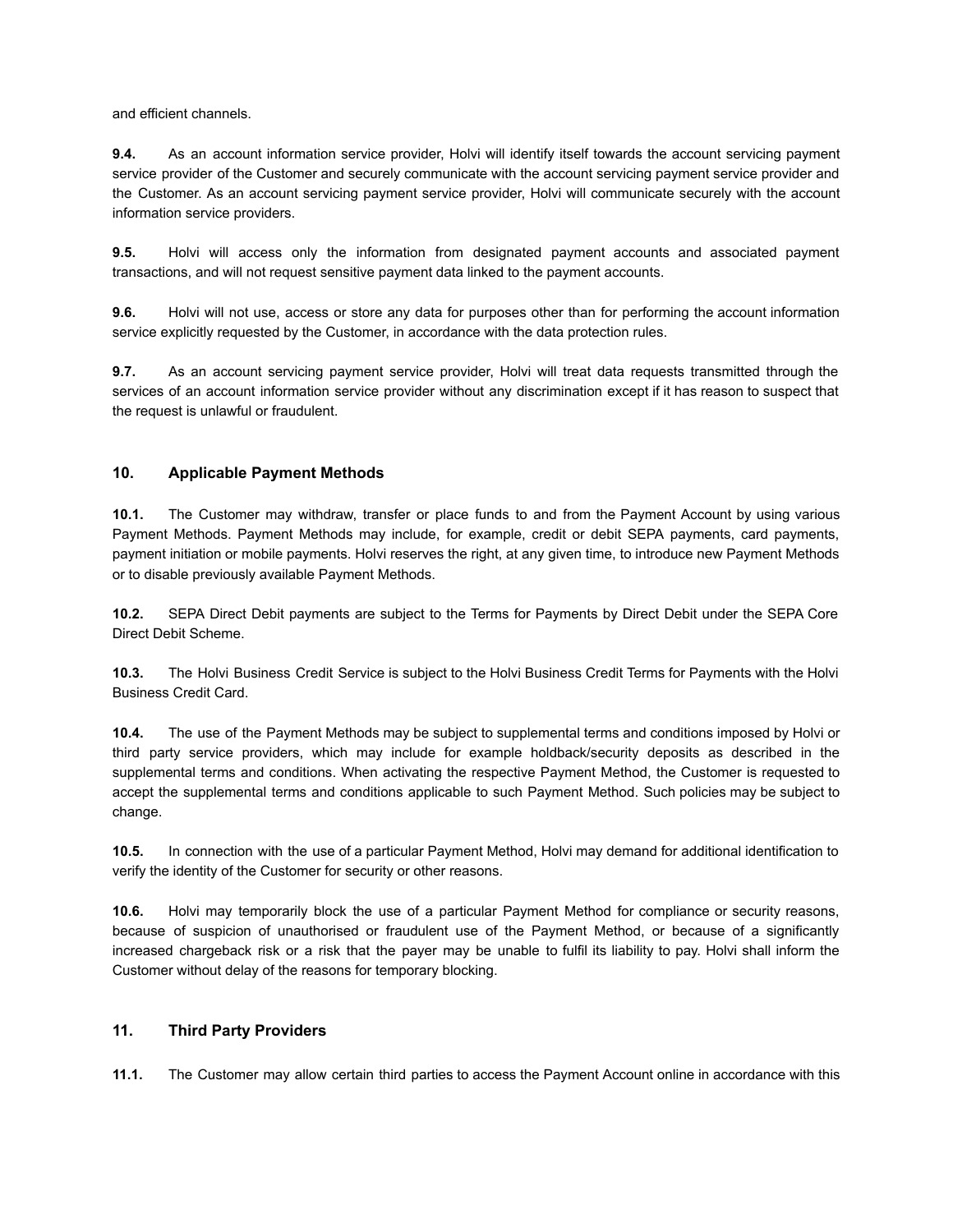Section 11. These third parties must be appropriately registered or authorised as "Account Information Service Providers" or "Payment Initiation Service Providers" in accordance with the law. Holvi advises Customers to inform themselves as to the degree of access before a third party accessing their account. Where the Customer consents to a third party accessing the Payment Account the third party will have the same information that the Customer themselves have.

**11.2.** The Customer is usually entitled to withdraw the consent but this may not always be possible (for example, if Holvi has started to process the Payment Transaction the Customer initiated). The Customer can give or withdraw the consent through the Payment Account online, but the Customer must also follow the process of the third party. If the Customers have any concerns about their account security, the Customer must contact Holvi immediately.

**11.3.** The Customer is responsible for maintaining the consent updated. Holvi is not responsible for the Customer's negligence to keep their consent updated with Holvi in any circumstances.

**11.4.** As a payment initiation service provider, Holvi shall immediately after having effected the payment initiation confirm the successful initiation of the Payment Order with the Customer's account servicing payment service provider, and provide the Customer, the payee and the customer's account servicing payment service provider with a reference enabling them to identify the Payment Transaction and, where appropriate, the payee to identify the Customer, and any information transferred with the Payment Transaction. In addition, Holvi will provide the Customer with the amount of the payment initiated, and any possible charges of the initiation process.

**11.5.** As an account servicing payment service provider, Holvi may deny an account information service provider's or a payment initiation service provider's access to a Payment Account for objectively justified and duly evidenced reasons relating to unauthorised or fraudulent access to the Payment Account by that account information service provider or that payment initiation service provider, including the unauthorised or fraudulent initiation of a Payment Transaction. In such cases Holvi shall inform the Customer that access to the Payment Account is denied and the reasons therefore in the form agreed. That information shall, where possible, be given to the Customer before access is denied and at the latest immediately thereafter, unless providing such information would compromise objectively justified security reasons or is prohibited by other relevant European Union or national law. Holvi shall allow access to the Payment Account once the reasons for denying access no longer exist.

**11.6.** In the cases referred to above, Holvi shall immediately report the incident relating to the account information service provider or the payment initiation service provider to the competent authority. The information shall include the relevant details of the case and the reasons for taking action.

# **12. Payment Refunds**

**12.1.** If a Payment Transaction has been made incorrectly, Holvi will immediately, and in any event no later than by the end of the following Banking Day, refund the Customer's Payment Account with sufficient funds including any charges to restore the Payment Account to the same position as if the incorrect Payment Transaction had not been made. However, this will not apply if any Payment Orders provided by the Customer were incorrect. If so, Holvi will make reasonable efforts to recover the funds. Holvi may charge a fee to cover the costs in doing so. Applicable fees are defined in accordance with the pricing information published at Holvi Website at the relevant time.

**12.2.** If funds have been paid to the Customer's Payment Account by mistake, Holvi is entitled to refund the funds and/or put a hold on the funds, unless otherwise specified by law. If funds are settled into a Customer's Payment Account by mistake, Holvi may provide sufficient details about the Customer and the incorrect Payment Transaction to the bank or institution that sent the Payment Transaction according to the applicable legislation.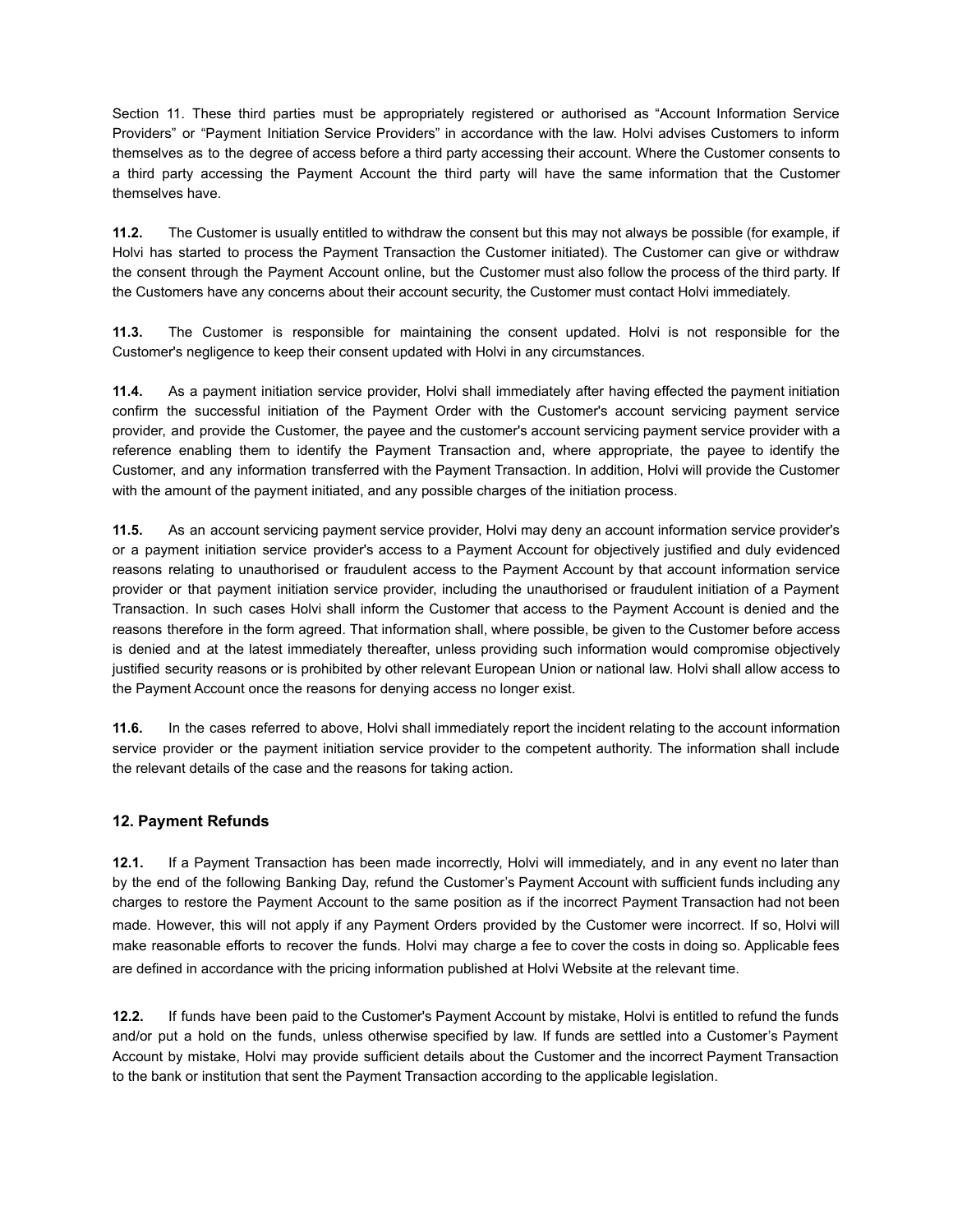**12.3.** Holvi shall upon the Customer's request refund the entire amount of a Payment Transaction initiated by or through the payee of the payment vis-à-vis the Customer, if the authorisation given by the Customer to Holvi does not specify the exact amount of the Payment Transaction for which the authorisation was made and the amount of the Payment Transaction exceeded the amount the payer could reasonably have expected.

**12.4.** SEPA Direct Debits are subject to the Terms for Payments by Direct Debit under the SEPA Core Direct Debit Scheme, [w](https://support.holvi.com/hc/en-gb/articles/360000838289)hich at any given time are available at Holvi Website. According to these Terms the Customer must request a Payment Refund from Holvi within eight (8) weeks from when the amount of the Payment Transaction was debited. Holvi shall within ten (10) Banking Days of receipt of the refund request refund the entire amount of the Payment Transaction to the Customer. If Holvi refuses to refund the amount of the Payment Transaction, Holvi has to report the grounds for refusal as well as specify the authorities and other similar organs to which the Customer may bring the matter.

**12.5.** Potential Payment Refund methods not mentioned above are always performed in accordance with applicable legislation.

## **13. Execution of chargebacks**

**13.1.** The terms and conditions relating to certain Payment Methods which the Customer has activated may include obligations for Holvi to return all or part of the funds received by such Payment Method in the event of a dispute between the payer and the payee arising within the commercial transaction underlying the Payment Order.

**13.2.** The Customer is responsible for responding to its own service support and to promptly respond to any disputes related to the request. The Customer should follow the guidelines published by Holvi from time to time relating to Customer Support and dispute processes.

**13.3.** If Holvi receives a chargeback or a similar request (or considers in its sole discretion that such a request may be imposed), or becomes responsible for paying penalty charges for excessive chargebacks:

**13.3.1.** the Customer shall have an obligation to pay the requested amount (or an amount considered by Holvi that may be requested), including any and all penalties, fees, sanctions and damages payable by Holvi as well as Holvi's reasonable expenses associated with the execution of the chargeback, to Holvi immediately upon request by Holvi; and

**13.3.2.** Holvi may debit the Customer's Payment Account with the requested amount, including any and all penalties, fees, sanctions and damages payable by Holvi as well as Holvi's reasonable expenses associated with the execution of the chargeback, without separate consent of the Customer in connection with the request of Payment Transaction.

**13.4.** If there are insufficient funds in the Customer's Payment Account to cover any chargeback, the Customer shall immediately reimburse Holvi for the amount of the chargeback, including any and all penalties, fees, sanctions and damages payable by Holvi as well as Holvi's reasonable expenses associated with the execution of the chargeback.

Holvi may request a personal guarantee or other collateral from a representative of a Customer at any time before accepting the use of a specific Payment Method.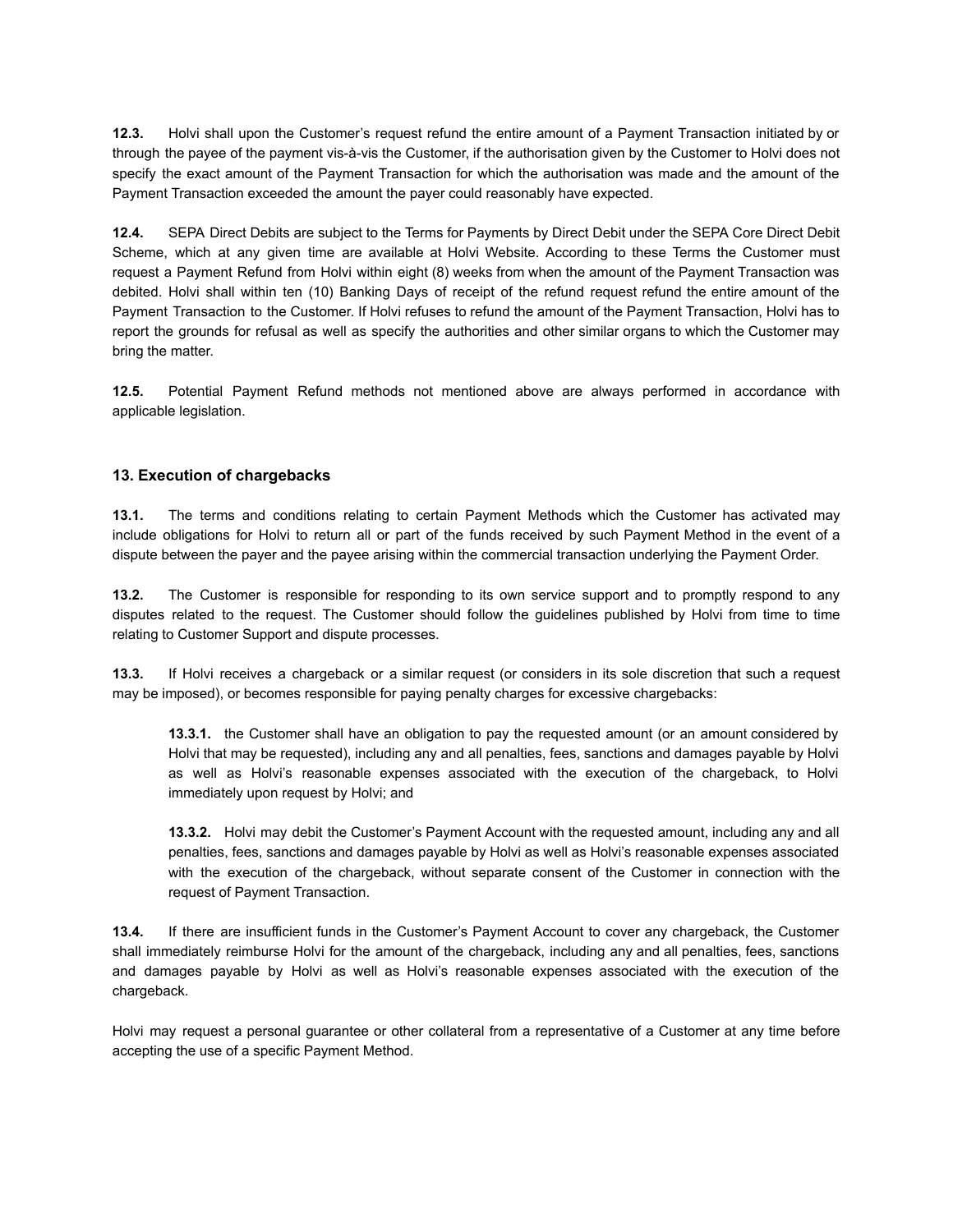## **14. Holvi's liability for unauthorised Payment Transactions**

**14.1.** In case the Payment Transaction has been carried out by an unauthorised person, has not been executed, or has been incorrectly executed by Holvi, Holvi will immediately restore the Payment Account to the state in which it would have been if the unauthorised Payment Transaction had not taken place. In addition, the Customer is entitled to a refund of the expenses charged for Payment Transactions.

**14.2.** In case the payment initiation has been carried out by an unauthorised person, has not been initiated, or has been incorrectly initiated, Holvi as an account servicing payment service provider has to immediately, and in any event no later than by the end of the following Banking Day, restore the Payment Account to the state in which it would have been if the unauthorised payment initiation had not taken place.

**14.3.** In addition to the limitations set out in Clause 7.8, the Customer is not entitled to a refund of the amount of the Payment Transaction or other compensation, if the Customer does not inform about the unauthorised, not executed, or incorrectly executed Payment Transaction without undue delay from becoming aware of it and at the latest within thirteen (13) months from when the Payment Account was debited with the amount of the Payment Transaction or from the crediting of the Payment Account.

**14.4.** A Customer who has suffered damage shall undertake reasonable measures to limit the damage. If the Customer does not mitigate the damage, the Customer is responsible for the resulting part of the damage.

**14.5.** Notwithstanding the above, the Customer will be liable for all Payment Transactions that take place as a result of acting fraudulently or failing to comply with this agreement with intent or gross negligence.

### **15. Unarranged Overdraft**

**15.1.** Overdrawing of the Payment Account in terms of the amount or duration constitutes an unarranged overdraft and is prohibited. Should such an overdrawing, however, occur, it must be remedied immediately, without the need for formal notice. Such an overdraft may at no time be tacitly granted to an arranged overdraft or as an increase or extension of the agreed overdraft for a particular account.

**15.2.** If the Customer does not clarify their situation within forty-five (45) days of the starting date of the unarranged overdraft, Holvi will request the Customer to fulfil their obligations within one (1) month after sending this formal notice. In the event that the Customer fails to pay the overdraft within the aforementioned period, these Terms will be terminated immediately and automatically. Holvi may, without prejudice, exercise its right to propose to the Customer by novation the establishment of a new agreement with a higher balance and in compliance with all of the provisions of the law.

### **16. Closing a Payment Account**

The Customer may, at any time, close its Payment Account by informing Holvi and withdraw the funds from the Payment Account provided that there are no outstanding exposures, pending reserves or negative balances. The Payment Account will be closed once the funds are redeemed. However, if any additional withdrawals, fees or charges have been incurred on the Payment Account following the processing of the redemption request, the fees will be invoiced and the Payment Account will remain active until there are no outstanding payment obligations towards Holvi.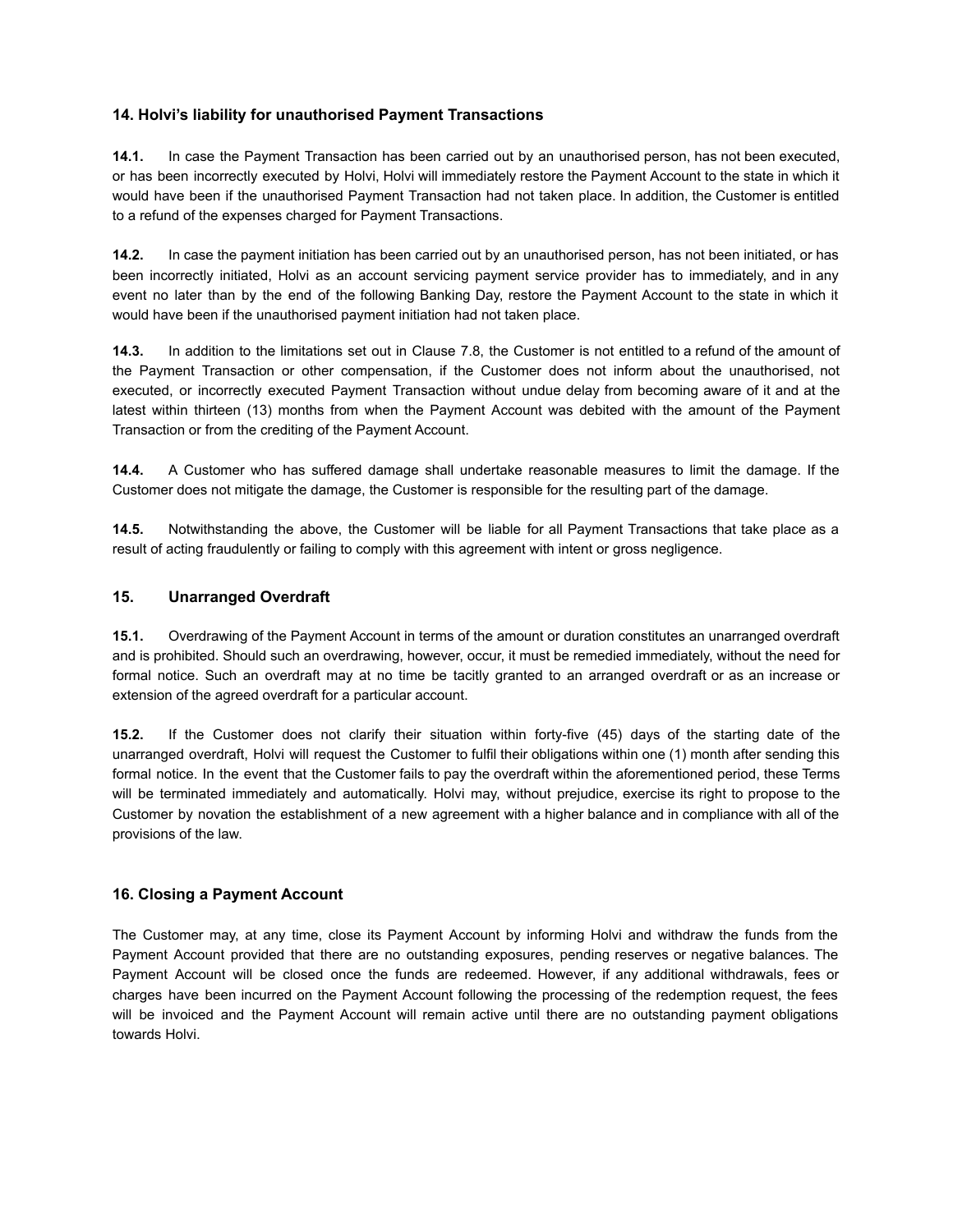## **17. Integrated value added services**

**17.1.** Holvi makes available for its Customers certain value-added services provided either by Holvi or third party service providers. The value-added services may include, for example, reporting, invoicing, web shop platform, and credit and savings products.

**17.2.** The value-added services may be governed by their own terms and conditions which supplement these Terms of Service and which the Customer accepts in connection with the subscription of the respective service. Some third party value-added services entail the Customer entering into a direct contract with the service provider, in which case the Customer's rights and obligations in respect of the third party service are solely specified in such contract. In case of any conflict between the supplementary terms or third party terms and conditions and these Terms of Service, the supplementary terms or third party terms and conditions shall prevail.

**17.3.** The Customer is independently responsible for abiding with the relevant laws and regulations relating to its own business and operations. Holvi is not engaged in rendering legal, accounting, tax, or other professional advice and services. In no event will Holvi be liable to the Customer or anyone else for any decision made or action taken in reliance on the information from the value-added services.

**17.4.** It is the Customer's responsibility to determine what, if any, taxes apply in connection with Customer´s use of any value-added services. It is solely the Customer's responsibility to assess, collect, report, or remit the correct tax to the proper tax authority, including, without limitation, to collect and remit any applicable value-added taxes in the relevant jurisdiction. Holvi is not obligated to, nor will Holvi determine which taxes apply, calculate, collect, report, or remit any taxes to any tax authority in respect of Customer's use of the value-added services or any underlying transactions.

**17.5.** HOLVI DOES NOT WARRANT, AND HEREBY DISCLAIMS ANY WARRANTIES WHETHER EXPRESS OR IMPLIED, THAT THE VALUE-ADDED SERVICES MADE AVAILABLE TO CUSTOMERS WOULD BE ERROR FREE, WOULD BE AVAILABLE AT ANY GIVEN TIME, OR WOULD FIT FOR THE INTENDED PURPOSE OF THE CUSTOMER. HOLVI'S SOLE OBLIGATION, AND CUSTOMER'S SOLE REMEDY, IN THE EVENT OF AN ERROR OR UNAVAILABILITY OF A VALUE-ADDED SERVICE IS TO MAKE ITS REASONABLE EFFORTS TO RECTIFY THE ERROR OR UNAVAILABILITY OR, AS APPLICABLE, PURSUE THE CONTRACTUAL RIGHTS AVAILABLE FOR HOLVI AGAINST THE THIRD PARTY SERVICE PROVIDER IN ORDER TO RECTIFY THE ERROR OR UNAVAILABILITY.

# **18. Acceptable Use Policy**

**18.1.** The Acceptable Use Policy sets out the specific terms and restrictions relating to the use of Holvi Services or value-added services. The general Acceptable Use Policy which applies to all Holvi Services at any given time is available at Holvi Website. The general Acceptable Use Policy is subject to changes as described in the policy.

**18.2.** Subscription of value-added services or activation of certain Payment Methods may entail the Customer accepting supplemental Acceptable Use Policies, which relate to the specific value-added service or Payment Method. The supplemental Acceptable Use Policies may also be subject to changes as described in the policy.

### **19. Data protection**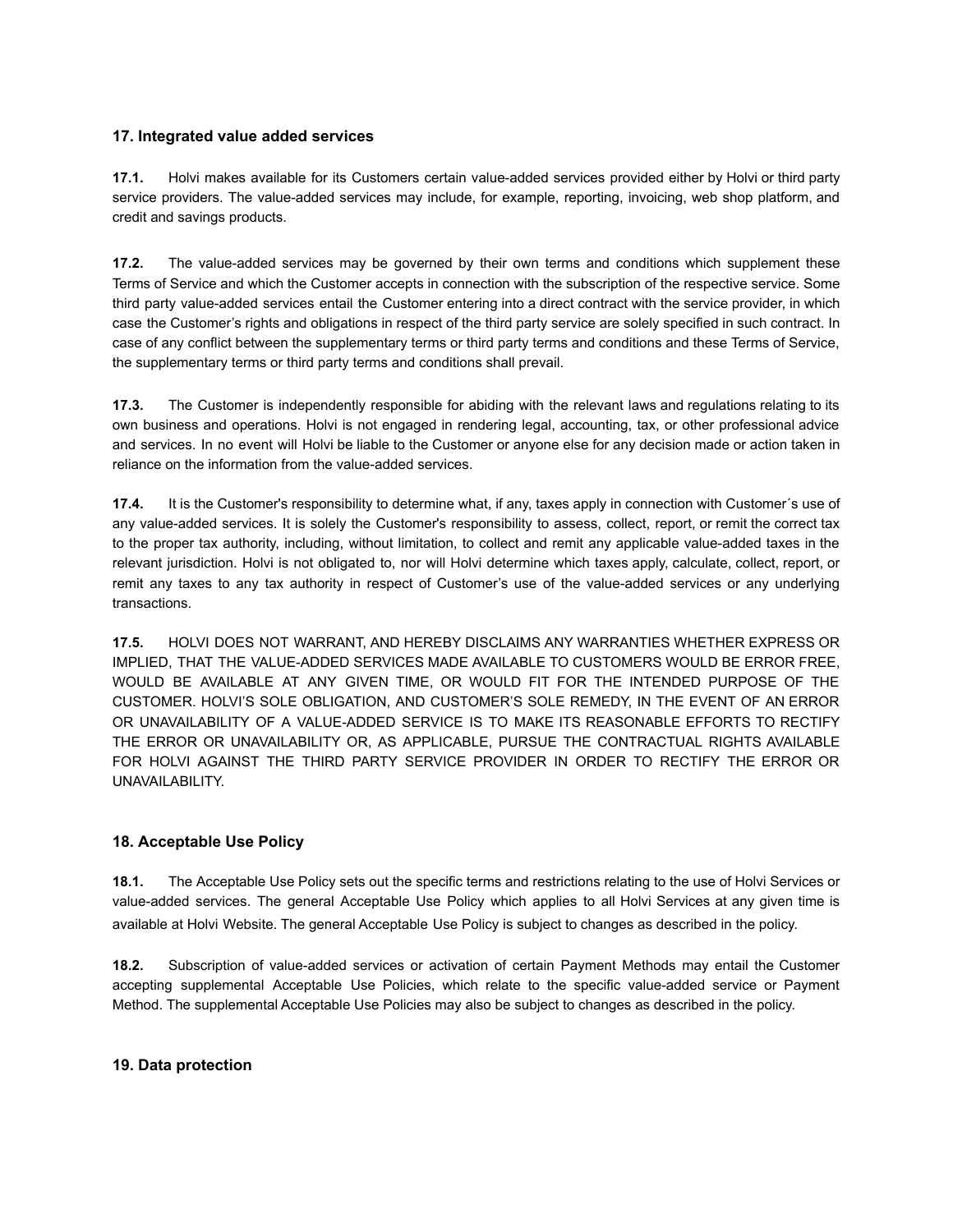**19.1.** Holvi may record and transfer personal data in accordance with the Privacy Policy available at Holvi Website.

**19.2.** Holvi has the right to share Customer's and User's data to the payment card networks pursuant to the requirements of the network rules under the applicable payment facilitation contracts or with third-party service providers who help with certain parts of Holvi's business operations, including payment processing, fraud prevention, validation of User credentials, secure data storage and other similar services. Holvi ensures that these parties only use personal information in connection with the services they perform for Holvi.

**19.3.** The Customer and the User are required to inform Holvi of any changes on the information as soon as possible so that Holvi records remain accurate.

**19.4.** Holvi is committed to maintaining Customer information in accordance with the requirements of applicable data protection laws and will take all reasonable steps to ensure that Customer information is kept secure against unauthorised access, loss, disclosure or destruction. Except as required by law, or in accordance with these Terms of Service and Holvi's Privacy Policy, Customer information will not be passed to anyone without the Customer's permission.

**19.5.** Holvi has the right to keep User's data also after the termination of the services, or of the User's Payment Account, in order to meet the requirements of anti-money laundering and other applicable legislation, regulations and enforcement.

#### **20. General limitations of liability**

**20.1.** Holvi is responsible for the Payment Order initiated by the Customer being carried out in accordance with these Terms of Service and the applicable law. The Customer is responsible for the Payment Account containing the funds needed for Payment Transactions and for complying with its obligations under these Terms of Service, the applicable supplemental terms, the applicable Acceptable Use Policies, and the applicable law.

**20.2.** The Customer is entitled to compensation from Holvi only if the Customer informs about the breach that entitles it to damages within a reasonable time after the Customer has noticed the error or the Customer should have noticed it.

**20.3.** In no circumstance shall Holvi be liable for defects or delays in products or services of the Customer or third parties that are the subject matter of the relevant payment transaction. Holvi is a payment service provider and is not a party to the commercial transaction underlying the payment order.

**20.4.** To the extent permitted by applicable law, Holvi is liable only for direct damages caused by its breach of these Terms of Service or the applicable law. Holvi is not liable for any indirect or consequential damages (including loss of profit) unless caused by willful misconduct or gross negligence by Holvi.

**20.5.** Holvi is not liable for loss or damages caused by non-fulfilment of its obligations on account of an unusual or unpredictable obstacle beyond its control, also referred to as events of force majeure. Force majeure entitles Holvi to discontinue providing the service until further notice until the event causing the force majeure has been solved.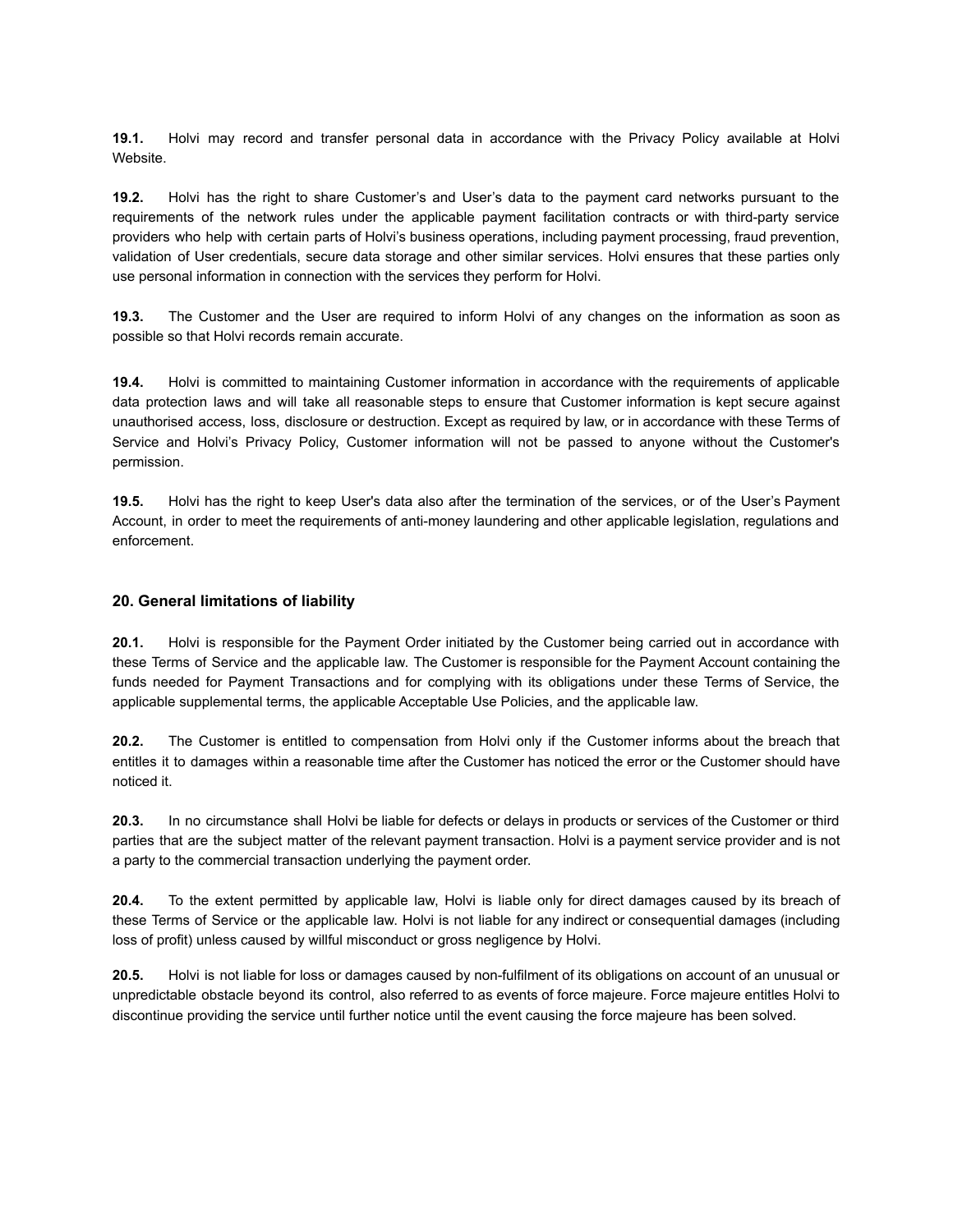### **21. Suspension and Termination**

**21.1.** Holvi has the right to suspend the Holvi Services at any time with immediate effect (and until the cause has been remedied or the agreement terminated) without any prior notice to the Customer if:

- a) any of the information that the Customer has provided during application or account opening process was incorrect; or
- b) if, in Holvi's discretion, it is necessary for security reasons; or
- c) there is a suspicion or to prevent suspected unauthorised or fraudulent use of the card, Payment Account or any security credentials related to any Holvi Services; or
- d) if required by any legal obligations or requirement; or
- e) if there is reason to believe that the Customer is in material breach of these Terms of Service, any supplementary terms, Acceptable Use Policy or any applicable law; or
- f) there is reason to believe that the Customer has used, or intends to use any Holvi Services in a grossly negligent manner or for fraudulent or other unlawful purposes.

**21.2.** The Customer has the right to terminate the Holvi Services and these Terms of Service for convenience with immediate effect at any time by a written notice to Holvi. Notwithstanding the termination, the Customer will remain responsible for Payment Transactions that have been made from the Payment Account before Holvi received the termination notice.

**21.3.** Holvi has the right to terminate the Holvi Services and these Terms of Service for convenience and without giving any reason at any time by giving two (2) months' written notice to the Customer.

**21.4.** Unless prohibited under applicable mandatory law, Holvi has the right to terminate the Holvi Services and these Terms of Service with immediate effect and without court intervention in the event that:

- a) the Customer is in material breach of these Terms of Service, any supplementary terms, Acceptable Use Policy or any applicable law;
- b) the Customer has a receiver, examiner, liquidator, assignee, trustee or other similar officer appointed in respect of it or is declared bankrupt, under reorganisation, a scheme or suspension of payment, or commissions any other act of insolvency or any event analogous to the aforesaid occurs in any jurisdiction which the Customer is incorporated or established or resident, unless the bankruptcy estate upon Holvi's request confirms that it will commit to these Terms of Service and all other supplementary terms;
- c) the Customer fails to pay any service fees or is otherwise in breach of the applicable law, these Terms of Service, supplemental terms and conditions, or any applicable policies specified herein;
- d) the contract between Holvi and any payment processor is terminated for any reason; or
- e) there is, in Holvi's reasonable discretion, heightened volume of expected chargebacks, bad scoring or missing or negative information as part of the compliance assessment of the Customer, or Holvi has reason to believe that the Customer has used, or intends to use the Payment Account in a grossly negligent manner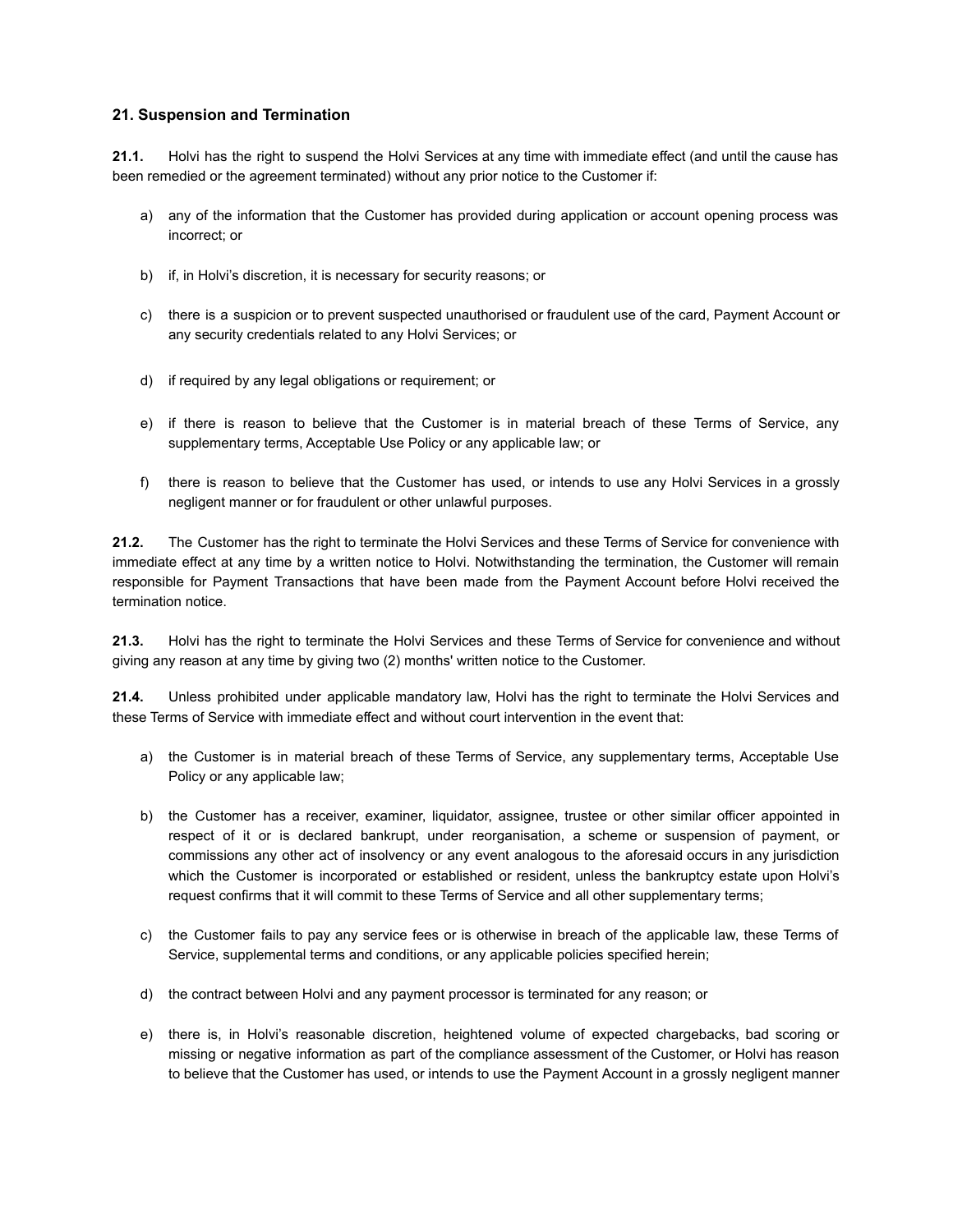or for fraudulent or other unlawful purposes.

**21.5.** In the event of suspension or termination Holvi will inform the Customer in advance otherwise immediately afterwards (to the extent that Holvi is permitted by law).

**21.6.** The notice of suspension and termination shall be made electronically in accordance with Section 25 below.

**21.7.** The Customer must pay the regularly charged service costs only to the extent that they relate to the period before the termination of these Terms of Service. If the Customer has prepaid such costs, Holvi shall refund such costs to the extent that they relate to the period after the termination of these Terms of Service.

**21.8.** The termination does not alter the Customer's liability for processed Payment Transactions or obligations related to charge-backs or similar obligations which shall survive any termination of these Terms of Service.

### **22. Fees**

**22.1.** The Customer shall pay the fees and charges for the use of Holvi Services according to the Pricing Terms starting from when the subscription plan is effective.

**22.2.** The fees and charges are governed by the applicable Pricing Terms that are in force and available at any given time on the Holvi Website.

#### **23. Amendments**

**23.1.** Holvi may amend these Terms of Service, any supplemental terms, Acceptable Use Policy or the Fee Schedules at any time when deemed necessary. The amendments shall be notified to the Customer electronically in accordance with Section 25 below. The amendments enter into force on the date set out in the notice, however, at the earliest two (2) months from the date of the notification. The changes shall, however, enter into force two (2) weeks from the date of notice if the changes are made due to the requirements of card organisations.

**23.2.** The Customer shall be regarded as having accepted the amendments if the Customer does not object to them before the effective date. If the Customer objects to the amendments, the Customer and Holvi both have the right to terminate the Holvi Services and these Terms of Service with immediate effect and with no costs and fees.

**23.3.** Where an amendment to the Terms of Service or any supplemental terms is required by law the amendment may be made without prior notice to the Customer and shall be effective immediately.

**23.4.** If any provision or provisions of these Terms of Service shall be held to be invalid, illegal, or unenforceable Holvi will not rely on that part and make adequate changes as soon as reasonably practical to fully comply. The corresponding term(s) will be amended accordingly.

### **24. Complaints**

**24.1.** If the Customer is not content with the Holvi Services, the Customer is always welcomed to notify Holvi of the problem. If the Customer wishes to make a complaint, the Customer can send a message through the Complaints Form available at support.holvi.com, and write a description. Holvi is committed to resolve Customer complaints